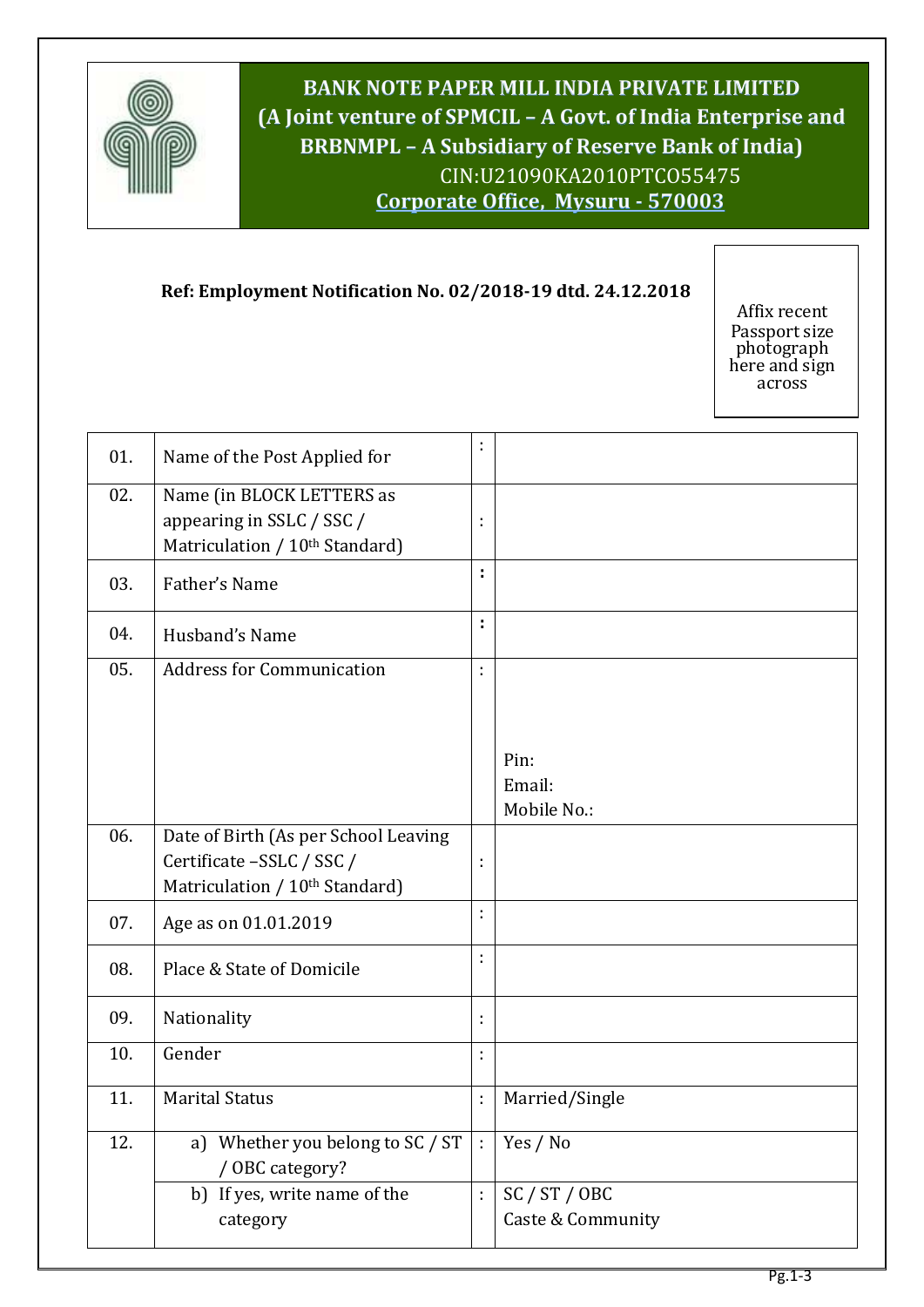| 13. | Are you a serving Employee of         | ÷      | Yes / No                  |
|-----|---------------------------------------|--------|---------------------------|
|     | SPMCIL/BRBNMPL/BNPMIPL?               |        |                           |
|     | a) If yes, please indicate Date of    | ÷      | Date of Appointment:      |
|     | appointment, Emp. No. and             |        | $Emp. / Staff No.$ :      |
|     | the Post held and name of the         |        | Name of the post held:    |
|     | Organization and present              |        | Name of the Organisation: |
|     | place of posting                      |        | Present place of posting: |
|     | b) Period of service in the parent    | ÷      | Yrs MonthsDays            |
|     | organisation as on 01.01.2019         |        |                           |
| 14. | Are you a PWD? If yes,                | ÷      | Yes / No                  |
|     | Type of Disability                    | ٠      |                           |
|     | Percentage of Disability              | ٠<br>٠ |                           |
| 15. | Are you an Ex-Serviceman? If yes,     | ÷      | Yes / No                  |
|     | Period of Service as an               |        |                           |
|     | Ex-Serviceman & Rank (Copy of         |        |                           |
|     | discharge certificate to be enclosed) |        |                           |
|     | (Note: Undertaking given in Annexure  |        |                           |
|     | 1 to be enclosed)                     |        |                           |

## **16. Educational Qualifications (as on 01.01.2019)**

| Name of the<br>University/Board | Examination<br>passed with<br>Division /<br>Class $/$<br>Grade | Main Subjects/<br>Specialisation | Year of<br>Passing | Percentage of marks in<br>aggregate of all semesters<br>to be shown (up to 2<br>$decimals)$ @ |
|---------------------------------|----------------------------------------------------------------|----------------------------------|--------------------|-----------------------------------------------------------------------------------------------|
|                                 |                                                                |                                  |                    |                                                                                               |
|                                 |                                                                |                                  |                    |                                                                                               |
|                                 |                                                                |                                  |                    |                                                                                               |

*Note: Please attach separate sheet, if required.*

**@**\*\*\*Total marks scored in aggregate of all semesters divided by \*\*\*\*Full marks in aggregate of all semesters (\*\*\*/\*\*\*\*x100=% of marks)

# **17. Please mention Additional Professional Qualification(s)/Training(s) Attented/Special Achivement(s) in work/profession/ field /Tests if any, (Enclose a documentary evidence)**

| Sl. No        | Particulars         | Duration/Time period<br>Remarks    |  |
|---------------|---------------------|------------------------------------|--|
|               |                     |                                    |  |
|               |                     |                                    |  |
|               |                     |                                    |  |
|               |                     |                                    |  |
|               |                     |                                    |  |
|               |                     |                                    |  |
|               |                     |                                    |  |
| $\sim$ $\sim$ | $ -$<br><b>1999</b> | $\sim$ $\sim$ $\sim$ $\sim$ $\sim$ |  |

*Note: Please attach separate sheet, if required.*